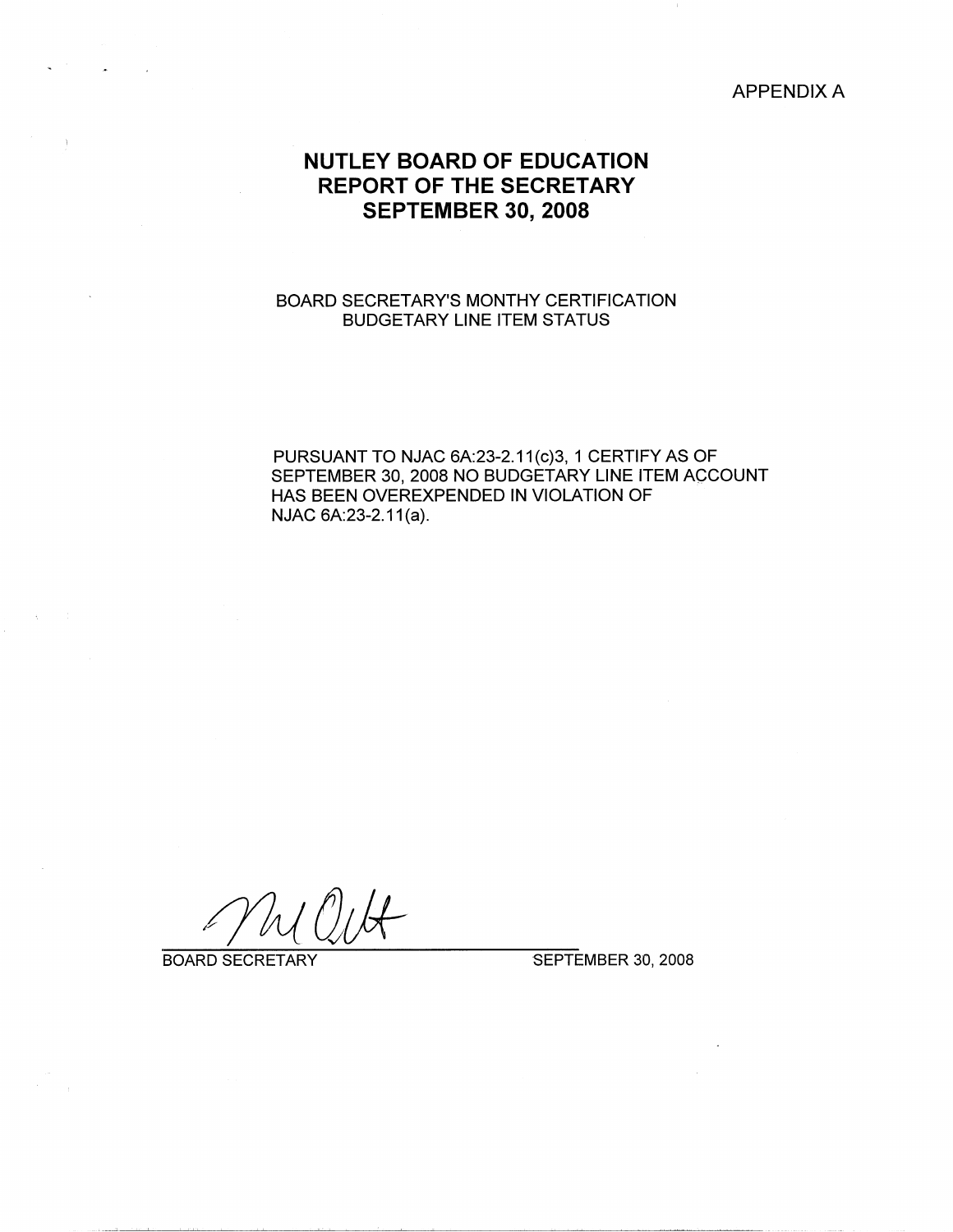**Starting date 7/1/2008 Ending date 9/30/2008 Fund: 10 GENERAL CURRENT EXPENSE** 

| Assets:  |                                              |                  |                 |
|----------|----------------------------------------------|------------------|-----------------|
| 101      | Cash in bank                                 |                  | \$150,713.75    |
|          | 102 - 106 Cash Equivalents                   |                  | \$4,500.00      |
| 111      | Investments                                  |                  | \$0.00          |
| 116      | Capital Reserve Account                      |                  | \$124,602.71    |
| 117      | Maintenance Reserve Account                  |                  | \$0.00          |
| 121      | Tax levy Receivable                          |                  | \$0.00          |
|          | Accounts Receivable:                         |                  |                 |
| 132      | Interfund                                    | \$4,201.45       |                 |
| 141      | Intergovernmental - State                    | \$493,108.25     |                 |
| 142      | Intergovernmental - Federal                  | \$0.00           |                 |
| 143      | Intergovernmental - Other                    | \$0.00           |                 |
| 153, 154 | Other (net of estimated uncollectable of \$  | (\$780.79)       | \$496,528.91    |
|          | Loans Receivable:                            |                  |                 |
| 131      | Interfund                                    | \$0.00           |                 |
| 151, 152 | Other (Net of estimated uncollectable of \$_ | \$0.00           | \$0.00          |
|          | <b>Other Current Assets</b>                  |                  | \$0.00          |
|          | <b>Resources:</b>                            |                  |                 |
| 301      | <b>Estimated revenues</b>                    | \$51,929,453.00  |                 |
| 302      | Less revenues                                | (\$8,461,801.08) | \$43,467,651.92 |
|          | <b>Total assets and resources</b>            |                  | \$44,243,997.29 |
|          | <b>Liabilities and fund equity</b>           |                  |                 |
|          | <b>Liabilities:</b>                          |                  |                 |

|     | <b>Total liabilities</b>                   | \$666,712.49 |
|-----|--------------------------------------------|--------------|
|     | Other current liabilities                  | \$666,748.64 |
| 481 | Deferred revenues                          | \$0.00       |
| 451 | Loans payable                              | \$0.00       |
| 431 | Contracts payable                          | \$0.00       |
| 421 | Accounts payable                           | (\$36.15)    |
| 411 | Intergovernmental accounts payable - state | \$0.00       |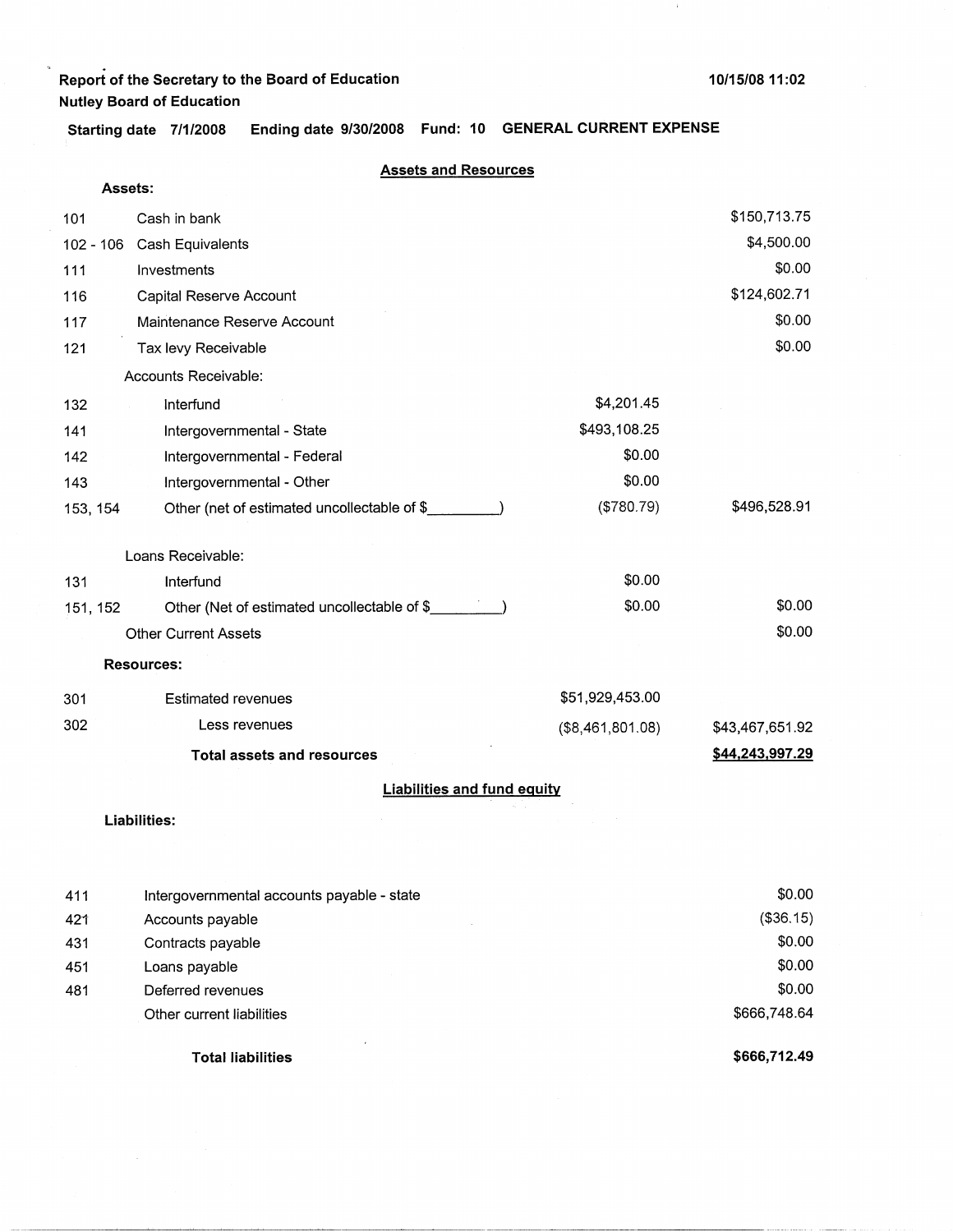**Starting date 7/1/2008 Ending date 9/30/2008 Fund: 10 GENERAL CURRENT EXPENSE** 

#### **Fund Balance:**

Appropriated:

| 753,754     | Reserve for encumbrances        |                                                 |                                                        |                   | \$40,708,958.15  |                   |
|-------------|---------------------------------|-------------------------------------------------|--------------------------------------------------------|-------------------|------------------|-------------------|
| 761         |                                 | Capital reserve account - July                  |                                                        |                   | \$725,718.34     |                   |
| 604         |                                 | Add: Increase in capital reserve                |                                                        |                   | \$0.00           |                   |
| 307         |                                 |                                                 | Less: Budgeted w/d from capital reserve eligible costs |                   | \$0.00           |                   |
| 309         |                                 |                                                 | Less: Budgeted w/d from capital reserve excess costs   |                   | \$0.00           | \$725,718.34      |
| 764         |                                 | Maintenance reserve account - July              |                                                        |                   | \$0.00           |                   |
| 606         |                                 | Add: Increase in maintenance reserve            |                                                        |                   | \$0.00           |                   |
| 310         |                                 |                                                 | Less: Budgeted w/d from maintenance reserve            |                   | \$0.00           | \$0.00            |
| 762         |                                 | Adult education programs                        |                                                        |                   | \$0.00           |                   |
| 751,752,76x | Other reserves                  |                                                 |                                                        |                   | \$0.00           |                   |
| 601         | Appropriations                  |                                                 |                                                        | \$53,703,687.59   |                  |                   |
| 602         |                                 | Less: Expenditures                              | (\$8,994,652.93)                                       |                   |                  |                   |
|             |                                 | Encumbrances                                    | (\$40,708,958.14)                                      | (\$49,703,611.07) | \$4,000,076.52   |                   |
|             | Total appropriated              |                                                 |                                                        |                   | \$45,434,753.01  |                   |
|             | Unappropriated:                 |                                                 |                                                        |                   |                  |                   |
| 770         |                                 | Fund balance, July 1                            |                                                        |                   | (\$706,098.06)   |                   |
| 303         |                                 | Budgeted fund balance                           |                                                        |                   | (\$1,151,370.15) |                   |
|             | Total fund balance              |                                                 |                                                        |                   |                  | \$43,577,284.80   |
|             |                                 | <b>Total liabilities and fund equity</b>        |                                                        |                   |                  | \$44,243,997.29   |
|             |                                 | <b>Recapitulation of Budgeted Fund Balance:</b> |                                                        |                   |                  |                   |
|             |                                 |                                                 |                                                        | <b>Budgeted</b>   | <b>Actual</b>    | <b>Variance</b>   |
|             | Appropriations                  |                                                 |                                                        | \$53,703,687.59   | \$49,703,611.07  | \$4,000,076.52    |
| Revenues    |                                 |                                                 |                                                        | (\$51,929,453.00) | (\$8,461,801.08) | (\$43,467,651.92) |
| Subtotal    |                                 |                                                 |                                                        | \$1,774,234.59    | \$41,241,809.99  | (\$39,467,575.40) |
|             |                                 | Change in capital reserve account:              |                                                        |                   |                  |                   |
|             | Plus - Increase in reserve      |                                                 |                                                        | \$0.00            | (\$601, 115.63)  | \$601,115.63      |
|             |                                 | Less - Withdrawal from reserve                  |                                                        | \$0.00            | \$0.00           |                   |
| Subtotal    |                                 |                                                 |                                                        | \$1,774,234.59    | \$40,640,694.36  | (\$38,866,459.77) |
|             | Less: Adjustment for prior year |                                                 |                                                        | (\$622, 864.44)   | (\$622, 864.44)  |                   |

Prepared and submitted by :

Budgeted fund balance

Board Secretary

\$1, 151,370.15

10/15/08

(\$38,866,459.77)

\$40,017,829.92

Date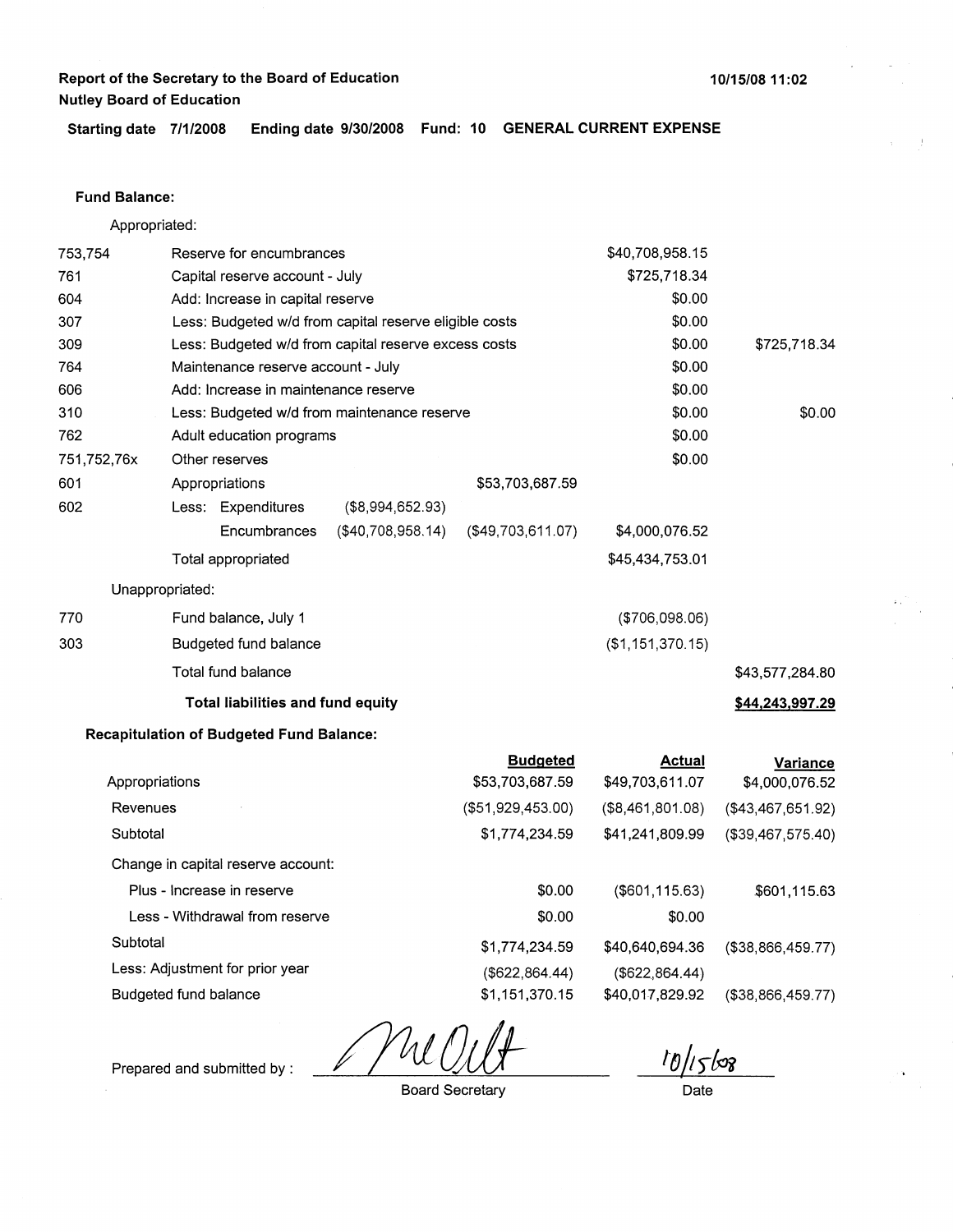**Assets:** 

**Starting date 7/1/2008 Ending date 9/30/2008 Fund: 20 SPECIAL REVENUE FUNDS** 

### **Assets and Resources**

| 101       | Cash in bank                                |                 | \$49,897.41    |
|-----------|---------------------------------------------|-----------------|----------------|
| 102 - 106 | Cash Equivalents                            |                 | \$0.00         |
| 111       | Investments                                 |                 | \$0.00         |
| 116       | Capital Reserve Account                     |                 | \$0.00         |
| 117       | Maintenance Reserve Account                 |                 | \$0.00         |
| 121       | Tax levy Receivable                         |                 | \$0.00         |
|           | Accounts Receivable:                        |                 |                |
| 132       | Interfund                                   | \$0.00          |                |
| 141       | Intergovernmental - State                   | \$547,971.82    |                |
| 142       | Intergovernmental - Federal                 | \$2,463.96      |                |
| 143       | Intergovernmental - Other                   | \$0.00          |                |
| 153, 154  | Other (net of estimated uncollectable of \$ | \$0.00          | \$550,435.78   |
|           | Loans Receivable:                           |                 |                |
| 131       | Interfund                                   | \$0.00          |                |
| 151, 152  | Other (Net of estimated uncollectable of \$ | \$0.00          | \$0.00         |
|           | <b>Other Current Assets</b>                 |                 | \$0.00         |
|           | <b>Resources:</b>                           |                 |                |
| 301       | <b>Estimated revenues</b>                   | \$1,274,128.00  |                |
| 302       | Less revenues                               | (\$164, 849.00) | \$1,109,279.00 |
|           | <b>Total assets and resources</b>           |                 | \$1,709,612.19 |
|           | <b>Liabilities and fund equity</b>          |                 |                |

**Liabilities:** 

THE CONSTRUCTION OF RECEIVED A REPORT OF THE RESIDENCE AND THE RELEASED FOR THE RELEASED FOR THE RELEASED FOR THE RELEASED FOR THE RELEASED FOR THE RELEASED FOR THE RELEASED FOR THE RELEASED FOR THE RELEASED FOR THE RELEAS

| 411 | Intergovernmental accounts payable - state | \$3,603.70   |
|-----|--------------------------------------------|--------------|
| 421 | Accounts payable                           | \$0.00       |
| 431 | Contracts payable                          | \$0.00       |
| 451 | Loans payable                              | \$0.00       |
| 481 | Deferred revenues                          | \$850,544.80 |
|     | <b>Other current liabilities</b>           | \$415.84     |
|     | <b>Total liabilities</b>                   | \$854,564.34 |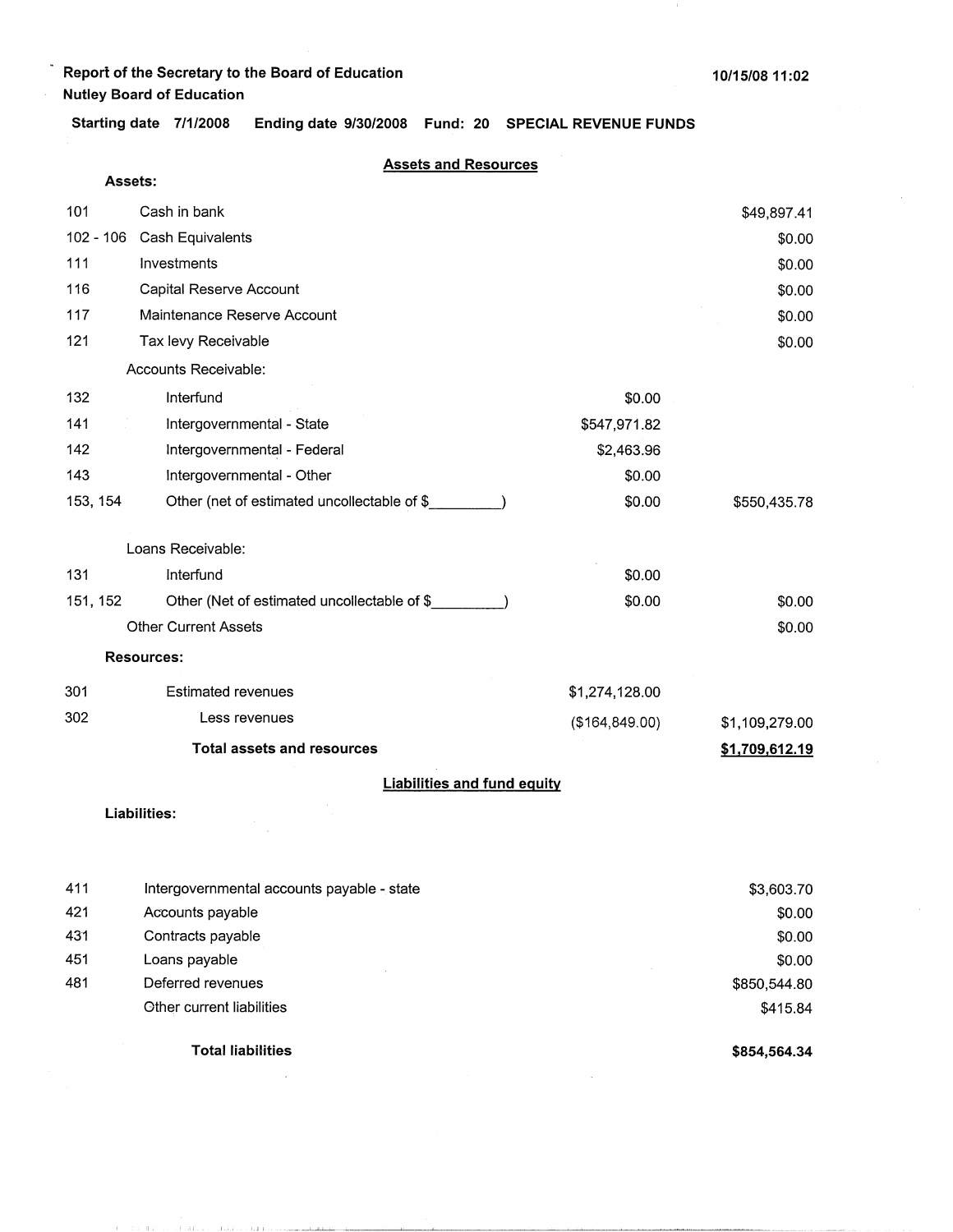**Starting date 7/1/2008 Ending date 9/30/2008 Fund: 20 SPECIAL REVENUE FUNDS** 

### **Fund Balance:**

Appropriated:

| 753,754     | Reserve for encumbrances |                                                        |                   |                                   | \$499,194.71                  |                          |
|-------------|--------------------------|--------------------------------------------------------|-------------------|-----------------------------------|-------------------------------|--------------------------|
| 761         |                          | Capital reserve account - July                         |                   |                                   | \$0.00                        |                          |
| 604         |                          | Add: Increase in capital reserve                       |                   |                                   | \$0.00                        |                          |
| 307         |                          | Less: Budgeted w/d from capital reserve eligible costs |                   |                                   | \$0.00                        |                          |
| 309         |                          | Less: Budgeted w/d from capital reserve excess costs   |                   |                                   | \$0.00                        | \$0.00                   |
| 764         |                          | Maintenance reserve account - July                     |                   |                                   | \$0.00                        |                          |
| 606         |                          | Add: Increase in maintenance reserve                   |                   |                                   | \$0.00                        |                          |
| 310         |                          | Less: Budgeted w/d from maintenance reserve            |                   |                                   | \$0.00                        | \$0.00                   |
| 762         |                          | Adult education programs                               |                   |                                   | \$0.00                        |                          |
| 751,752,76x |                          | Other reserves                                         |                   |                                   | \$0.00                        |                          |
| 601         |                          | Appropriations                                         |                   | \$1,351,021.67                    |                               |                          |
| 602         |                          | Less: Expenditures                                     | (\$179,324.78)    |                                   |                               |                          |
|             |                          | Encumbrances                                           | $($ \$499,194.71) | ( \$678, 519.49)                  | \$672,502.18                  |                          |
|             |                          | <b>Total appropriated</b>                              |                   |                                   | \$1,171,696.89                |                          |
|             | Unappropriated:          |                                                        |                   |                                   |                               |                          |
| 770         |                          | Fund balance, July 1                                   |                   |                                   | ( \$304, 337.04)              |                          |
| 303         |                          | Budgeted fund balance                                  |                   |                                   | (\$12,312.00)                 |                          |
|             |                          | Total fund balance                                     |                   |                                   |                               | \$855,047.85             |
|             |                          | Total liabilities and fund equity                      |                   |                                   |                               | \$1,709,612.19           |
|             |                          | <b>Recapitulation of Budgeted Fund Balance:</b>        |                   |                                   |                               |                          |
|             | Appropriations           |                                                        |                   | <b>Budgeted</b><br>\$1,351,021.67 | <b>Actual</b><br>\$678,519.49 | Variance<br>\$672,502.18 |
| Revenues    |                          |                                                        |                   | (\$1,274,128.00)                  | (\$164,849.00)                | (\$1,109,279.00)         |
| Subtotal    |                          |                                                        |                   | \$76,893.67                       | \$513,670.49                  | (\$436,776.82)           |
|             |                          | Change in capital reserve account:                     |                   |                                   |                               |                          |
|             |                          | Plus - Increase in reserve                             |                   | \$0.00                            | \$0.00                        | \$0.00                   |
|             |                          | Less - Withdrawal from reserve                         |                   | \$0.00                            | \$0.00                        |                          |
| Subtotal    |                          |                                                        |                   | \$76,893.67                       | \$513,670.49                  | (\$436,776.82)           |
|             |                          | Less: Adjustment for prior year                        |                   | (\$64,581.67)                     | (\$64,581.67)                 |                          |
|             | Budgeted fund balance    |                                                        |                   | \$12,312.00                       | \$449,088.82                  | (\$436,776.82)           |

Prepared and submitted by : 2000 Board Secretary

*/<9fr;{Oi* 

Board Secretary

Date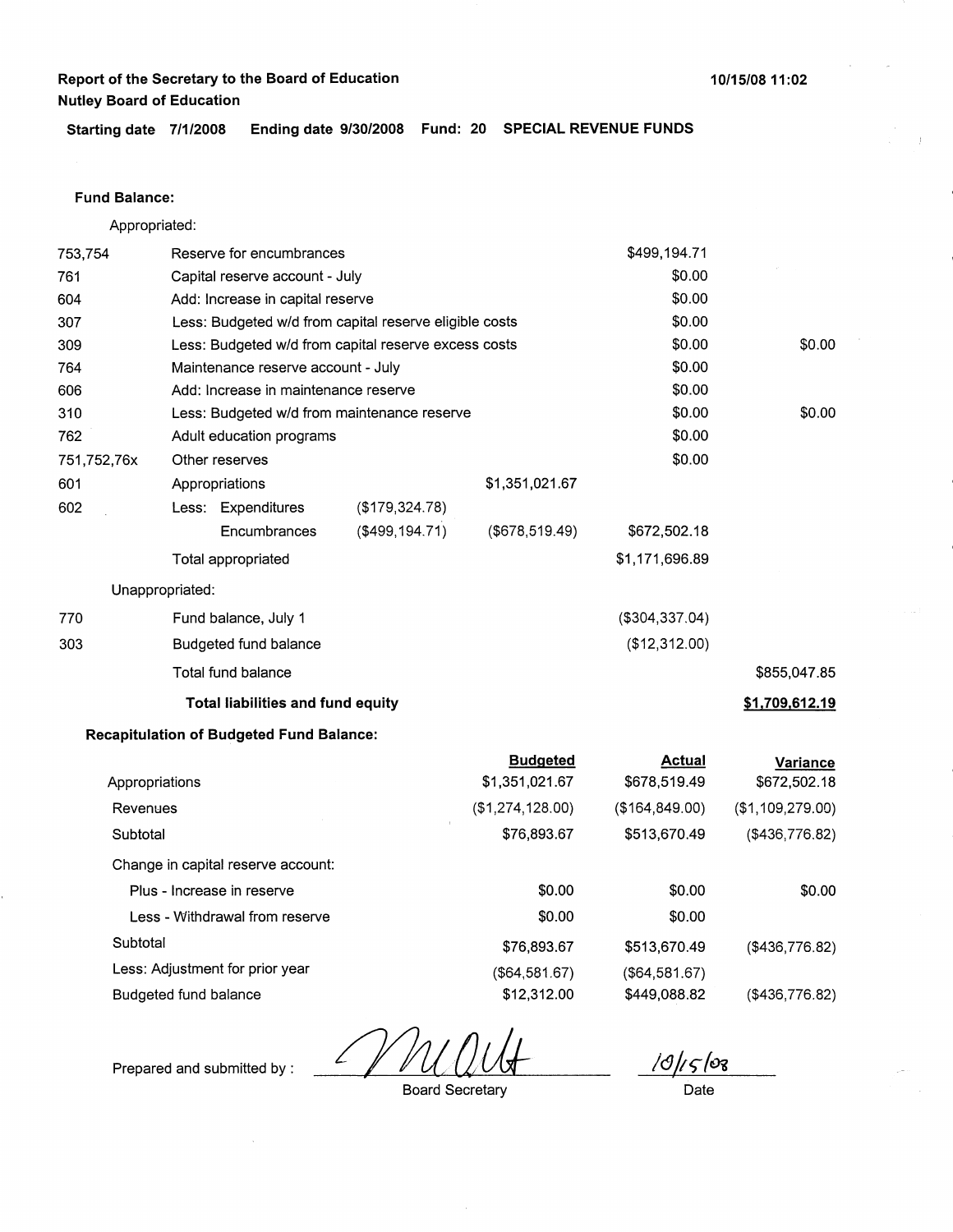**Assets:** 

**Starting date 7/1/2008 Ending date 9/30/2008 Fund: 30 CAPITAL PROJECTS FUNDS** 

| 101         | Cash in bank                                |                | \$28,455,941.42 |
|-------------|---------------------------------------------|----------------|-----------------|
| $102 - 106$ | Cash Equivalents                            |                | \$0.00          |
| 111         | Investments                                 |                | \$0.00          |
| 116         | Capital Reserve Account                     |                | \$0.00          |
| 117         | Maintenance Reserve Account                 |                | \$0.00          |
| 121         | Tax levy Receivable                         |                | \$0.00          |
|             | Accounts Receivable:                        |                |                 |
|             |                                             |                |                 |
| 132         | Interfund                                   | \$22,659.00    |                 |
| 141         | Intergovernmental - State                   | \$1,885,104.04 |                 |
| 142         | Intergovernmental - Federal                 | \$0.00         |                 |
| 143         | Intergovernmental - Other                   | \$40,000.00    |                 |
| 153, 154    | Other (net of estimated uncollectable of \$ | \$0.00         | \$1,947,763.04  |
|             |                                             |                |                 |
|             | Loans Receivable:                           |                |                 |
| 131         | Interfund                                   | \$0.00         |                 |
| 151, 152    | Other (Net of estimated uncollectable of \$ | \$0.00         | \$0.00          |
|             | <b>Other Current Assets</b>                 |                | \$0.00          |
|             | <b>Resources:</b>                           |                |                 |
| 301         | <b>Estimated revenues</b>                   | \$0.00         |                 |
| 302         | Less revenues                               | (\$264,402.43) | (\$264,402.43)  |
|             | <b>Total assets and resources</b>           |                | \$30,139,302.03 |
|             | <b>Liabilities and fund equity</b>          |                |                 |
|             | <b>Liabilities:</b>                         |                |                 |

|     | <b>Total liabilities</b>                   | \$1,800,420.48 |
|-----|--------------------------------------------|----------------|
|     | Other current liabilities                  | \$793,481.48   |
| 481 | Deferred revenues                          | \$702,405.00   |
| 451 | Loans payable                              | \$0.00         |
| 431 | Contracts payable                          | \$0.00         |
| 421 | Accounts payable                           | \$304,534.00   |
| 411 | Intergovernmental accounts payable - state | \$0.00         |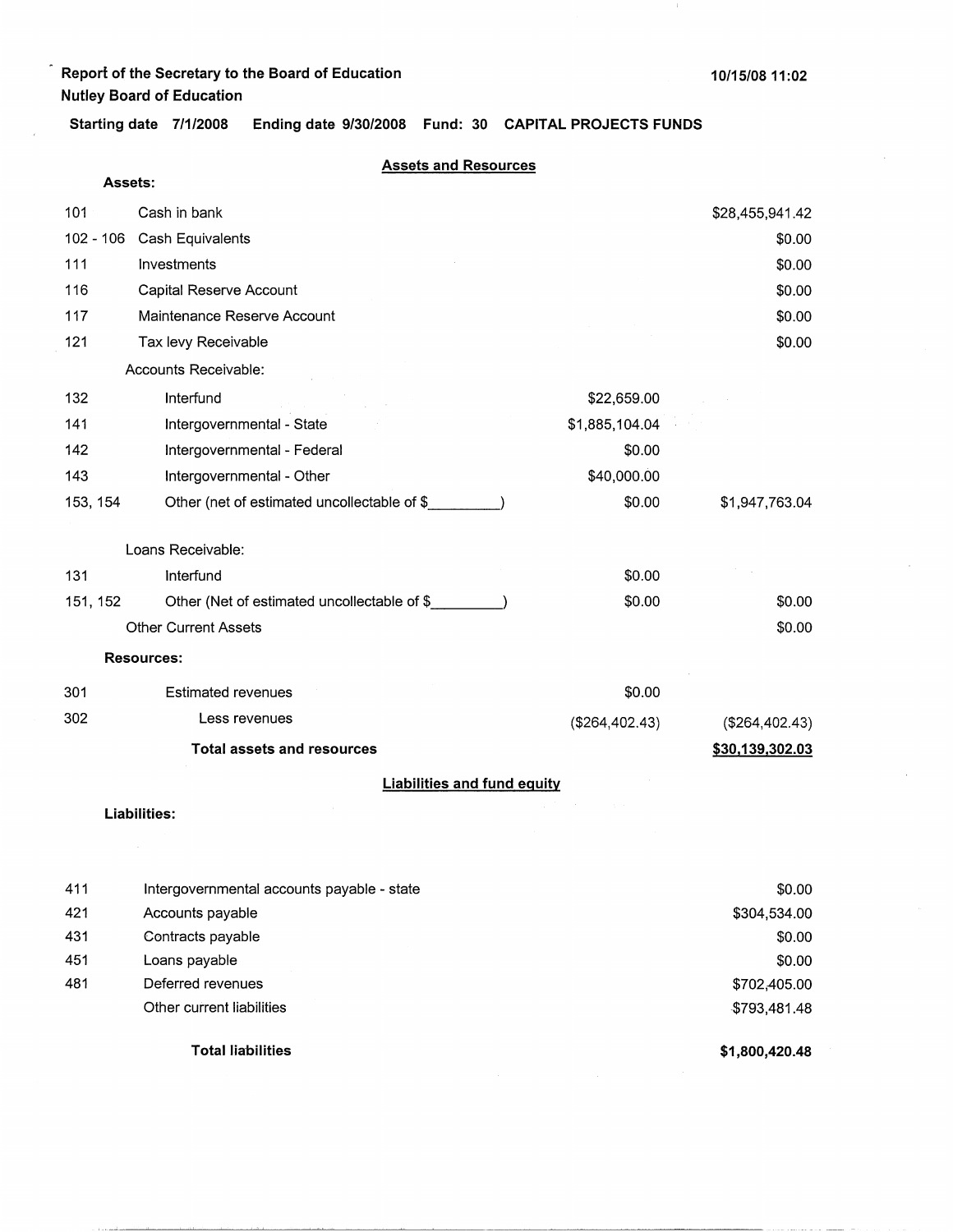**Starting date 7/1/2008 Ending date 9/30/2008 Fund: 30 CAPITAL PROJECTS FUNDS** 

#### **Fund Balance:**

Appropriated:

| 753,754        |                 | Reserve for encumbrances                        |                                                        | \$8,517,879.81    |                   |                 |
|----------------|-----------------|-------------------------------------------------|--------------------------------------------------------|-------------------|-------------------|-----------------|
| 761            |                 | Capital reserve account - July                  |                                                        | \$0.00            |                   |                 |
| 604            |                 | Add: Increase in capital reserve                |                                                        |                   | \$0.00            |                 |
| 307            |                 |                                                 | Less: Budgeted w/d from capital reserve eligible costs | \$0.00            |                   |                 |
| 309            |                 |                                                 | Less: Budgeted w/d from capital reserve excess costs   | \$0.00            | \$0.00            |                 |
| 764            |                 | Maintenance reserve account - July              |                                                        |                   | \$0.00            |                 |
| 606            |                 | Add: Increase in maintenance reserve            |                                                        |                   | \$0.00            |                 |
| 310            |                 |                                                 | Less: Budgeted w/d from maintenance reserve            |                   | \$0.00            | \$0.00          |
| 762            |                 | Adult education programs                        |                                                        |                   | \$0.00            |                 |
| 751,752,76x    |                 | Other reserves                                  |                                                        |                   | \$0.00            |                 |
| 601            |                 | Appropriations                                  |                                                        | \$42,404,447.84   |                   |                 |
| 602            |                 | Less: Expenditures                              | (\$2,777,695.77)                                       |                   |                   |                 |
|                |                 | Encumbrances                                    | (\$7,841,622.81)                                       | (\$10,619,318.58) | \$31,785,129.26   |                 |
|                |                 | Total appropriated                              |                                                        |                   | \$40,303,009.07   |                 |
|                | Unappropriated: |                                                 |                                                        |                   |                   |                 |
| 770            |                 | Fund balance, July 1                            |                                                        |                   | \$20,383,445.97   |                 |
| 303            |                 | Budgeted fund balance                           |                                                        |                   | (\$32,347,573.49) |                 |
|                |                 | Total fund balance                              |                                                        |                   |                   | \$28,338,881.55 |
|                |                 | <b>Total liabilities and fund equity</b>        |                                                        |                   |                   | \$30,139,302.03 |
|                |                 | <b>Recapitulation of Budgeted Fund Balance:</b> |                                                        |                   |                   |                 |
|                |                 |                                                 |                                                        | <b>Budgeted</b>   | <b>Actual</b>     | Variance        |
| Appropriations |                 |                                                 |                                                        | \$42,404,447.84   | \$10,619,318.58   | \$31,785,129.26 |
| Revenues       |                 |                                                 |                                                        | \$0.00            | (\$264,402.43)    | \$264,402.43    |
| Subtotal       |                 |                                                 |                                                        | \$42,404,447.84   | \$10,354,916.15   | \$32,049,531.69 |
|                |                 | Change in capital reserve account:              |                                                        |                   |                   |                 |

Plus - Increase in reserve Less - Withdrawal from reserve **Subtotal** Less: Adjustment for prior year Budgeted fund balance \$0.00 \$0.00 \$42,404,447.84 (\$10,056,874.35) \$32,347,573.49 \$0.00 \$0.00 \$10,354,916.15 (\$10,056,874.35) \$298,041.80 \$0.00 \$32,049,531.69 \$32,049,531.69

Prepared and submitted by :

10/151 09

Board Secretary

Date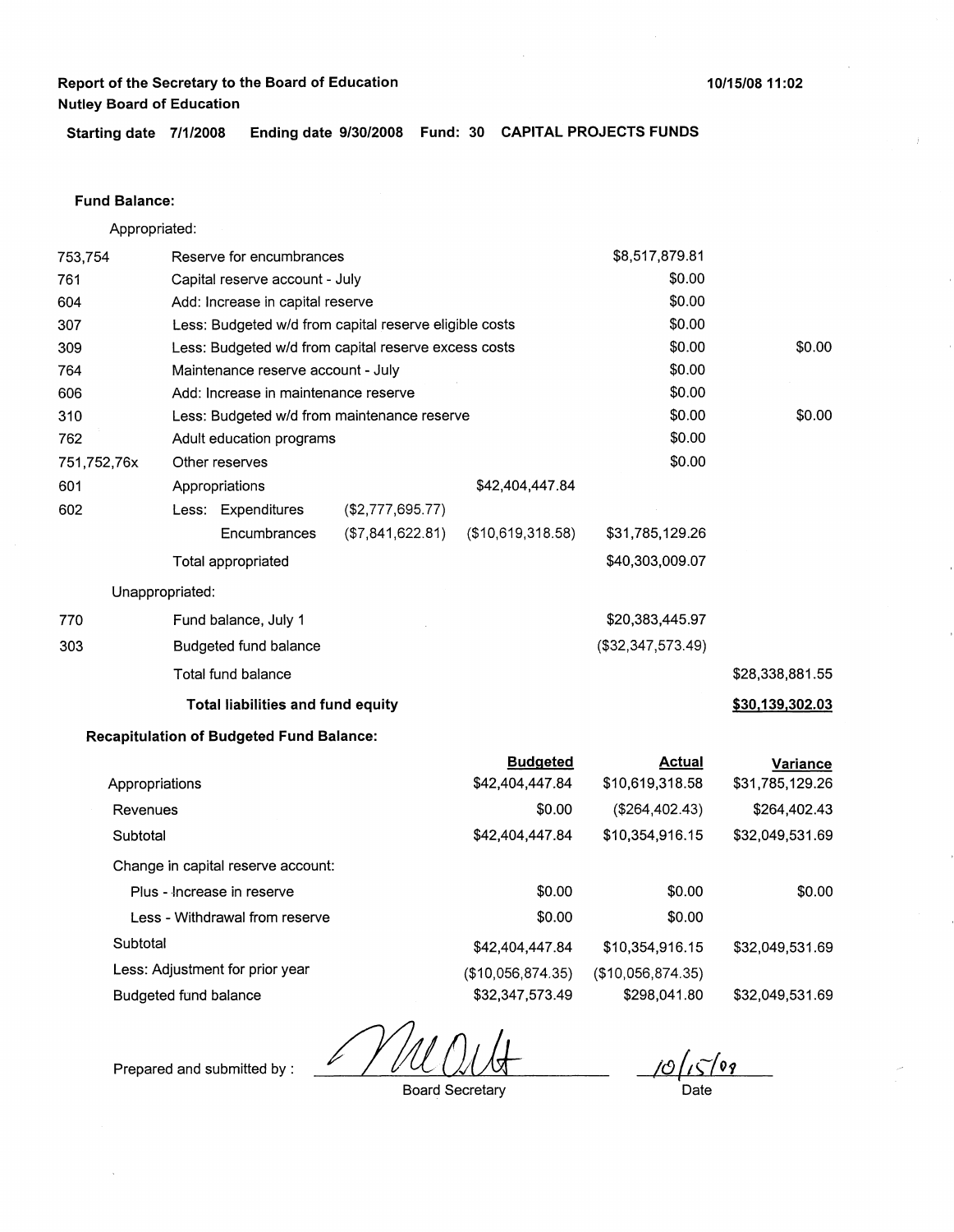$\bar{1}$ 

**Assets:** 

**Starting date 7/1/2008 Ending date 9/30/2008 Fund: 40 DEBT SERVICE FUNDS** 

### **Assets and Resources**

| 101         | Cash in bank                                |                  | \$1,195,300.12 |
|-------------|---------------------------------------------|------------------|----------------|
| $102 - 106$ | Cash Equivalents                            |                  | \$0.00         |
| 111         | Investments                                 |                  | \$0.00         |
| 116         | Capital Reserve Account                     |                  | \$0.00         |
| 117         | Maintenance Reserve Account                 |                  | \$0.00         |
| 121         | Tax levy Receivable                         |                  | \$0.00         |
|             | Accounts Receivable:                        |                  |                |
| 132         | Interfund                                   | \$21,747.60      |                |
| 141         | Intergovernmental - State                   | \$0.00           |                |
| 142         | Intergovernmental - Federal                 | \$0.00           |                |
| 143         | Intergovernmental - Other                   | \$0.00           |                |
| 153, 154    | Other (net of estimated uncollectable of \$ | \$0.00           | \$21,747.60    |
|             | Loans Receivable:                           |                  |                |
| 131         | Interfund                                   | \$0.00           |                |
| 151, 152    | Other (Net of estimated uncollectable of \$ | \$0.00           | \$0.00         |
|             | <b>Other Current Assets</b>                 |                  | \$0.00         |
|             | <b>Resources:</b>                           |                  |                |
| 301         | <b>Estimated revenues</b>                   | \$4,580,862.00   |                |
| 302         | Less revenues                               | (\$4,092,534.00) | \$488,328.00   |
|             | <b>Total assets and resources</b>           |                  | \$1,705,375.72 |
|             | <b>Liabilities and fund equity</b>          |                  |                |

#### **Liabilities:**

|     | <b>Total liabilities</b>                   | \$0.00 |
|-----|--------------------------------------------|--------|
|     | Other current liabilities                  | \$0.00 |
| 481 | Deferred revenues                          | \$0.00 |
| 451 | Loans payable                              | \$0.00 |
| 431 | Contracts payable                          | \$0.00 |
| 421 | Accounts payable                           | \$0.00 |
| 411 | Intergovernmental accounts payable - state | \$0.00 |
|     |                                            |        |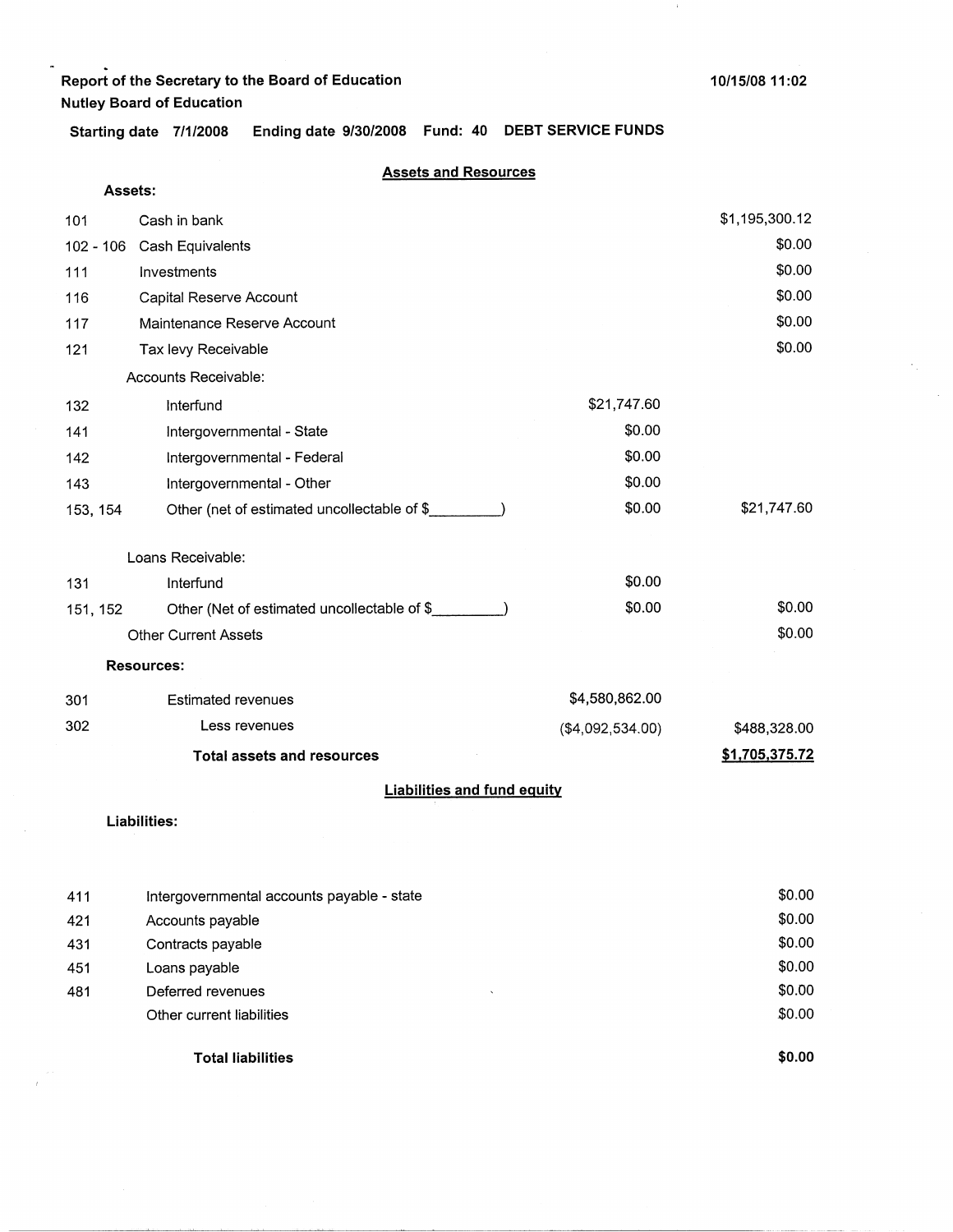**Starting date 7/1/2008 Ending date 9/30/2008 Fund: 40 DEBT SERVICE FUNDS** 

### **Fund Balance:**

Appropriated:

| 753,754     | Reserve for encumbrances |                                                 |                                                        |                                   | \$0.00                          |                                   |
|-------------|--------------------------|-------------------------------------------------|--------------------------------------------------------|-----------------------------------|---------------------------------|-----------------------------------|
| 761         |                          | Capital reserve account - July                  |                                                        | \$0.00                            |                                 |                                   |
| 604         |                          | Add: Increase in capital reserve                |                                                        | \$0.00                            |                                 |                                   |
| 307         |                          |                                                 | Less: Budgeted w/d from capital reserve eligible costs | \$0.00                            |                                 |                                   |
| 309         |                          |                                                 | Less: Budgeted w/d from capital reserve excess costs   |                                   | \$0.00                          | \$0.00                            |
| 764         |                          | Maintenance reserve account - July              |                                                        |                                   | \$0.00                          |                                   |
| 606         |                          | Add: Increase in maintenance reserve            |                                                        |                                   | \$0.00                          |                                   |
| 310         |                          |                                                 | Less: Budgeted w/d from maintenance reserve            |                                   | \$0.00                          | \$0.00                            |
| 762         |                          | Adult education programs                        |                                                        |                                   | \$0.00                          |                                   |
| 751,752,76x |                          | Other reserves                                  |                                                        |                                   | \$0.00                          |                                   |
| 601         |                          | Appropriations                                  |                                                        | \$4,580,862.25                    |                                 |                                   |
| 602         |                          | Less: Expenditures                              | (\$2,875,488.00)                                       |                                   |                                 |                                   |
|             |                          | Encumbrances                                    | \$0.00                                                 | (\$2,875,488.00)                  | \$1,705,374.25                  |                                   |
|             |                          | Total appropriated                              |                                                        |                                   | \$1,705,374.25                  |                                   |
|             | Unappropriated:          |                                                 |                                                        |                                   |                                 |                                   |
| 770         |                          | Fund balance, July 1                            |                                                        |                                   | \$1.22                          |                                   |
| 303         |                          | Budgeted fund balance                           |                                                        |                                   | (\$0.25)                        |                                   |
|             |                          | <b>Total fund balance</b>                       |                                                        |                                   |                                 | \$1,705,375.22                    |
|             |                          | Total liabilities and fund equity               |                                                        |                                   |                                 | \$1,705,375.22                    |
|             |                          | <b>Recapitulation of Budgeted Fund Balance:</b> |                                                        |                                   |                                 |                                   |
|             | Appropriations           |                                                 |                                                        | <b>Budgeted</b><br>\$4,580,862.25 | <b>Actual</b><br>\$2,875,488.00 | <b>Variance</b><br>\$1,705,374.25 |
| Revenues    |                          |                                                 |                                                        | (\$4,580,862.00)                  | (\$4,092,534.00)                | (\$488,328.00)                    |
| Subtotal    |                          |                                                 |                                                        | \$0.25                            | (\$1,217,046.00)                | \$1,217,046.25                    |
|             |                          | Change in capital reserve account:              |                                                        |                                   |                                 |                                   |
|             |                          | Plus - Increase in reserve                      |                                                        | \$0.00                            | \$0.00                          | \$0.00                            |
|             |                          | Less - Withdrawal from reserve                  |                                                        | \$0.00                            | \$0.00                          |                                   |
| Subtotal    |                          |                                                 |                                                        | \$0.25                            | (\$1,217,046.00)                | \$1,217,046.25                    |
|             |                          | Less: Adjustment for prior year                 |                                                        | \$0.00                            | \$0.00                          |                                   |
|             |                          | Budgeted fund balance                           |                                                        |                                   | (\$1,217,046.00)                | \$1,217,046.25                    |

 $10/(56)$ 

Prepared and submitted by :

Board Secretary

Date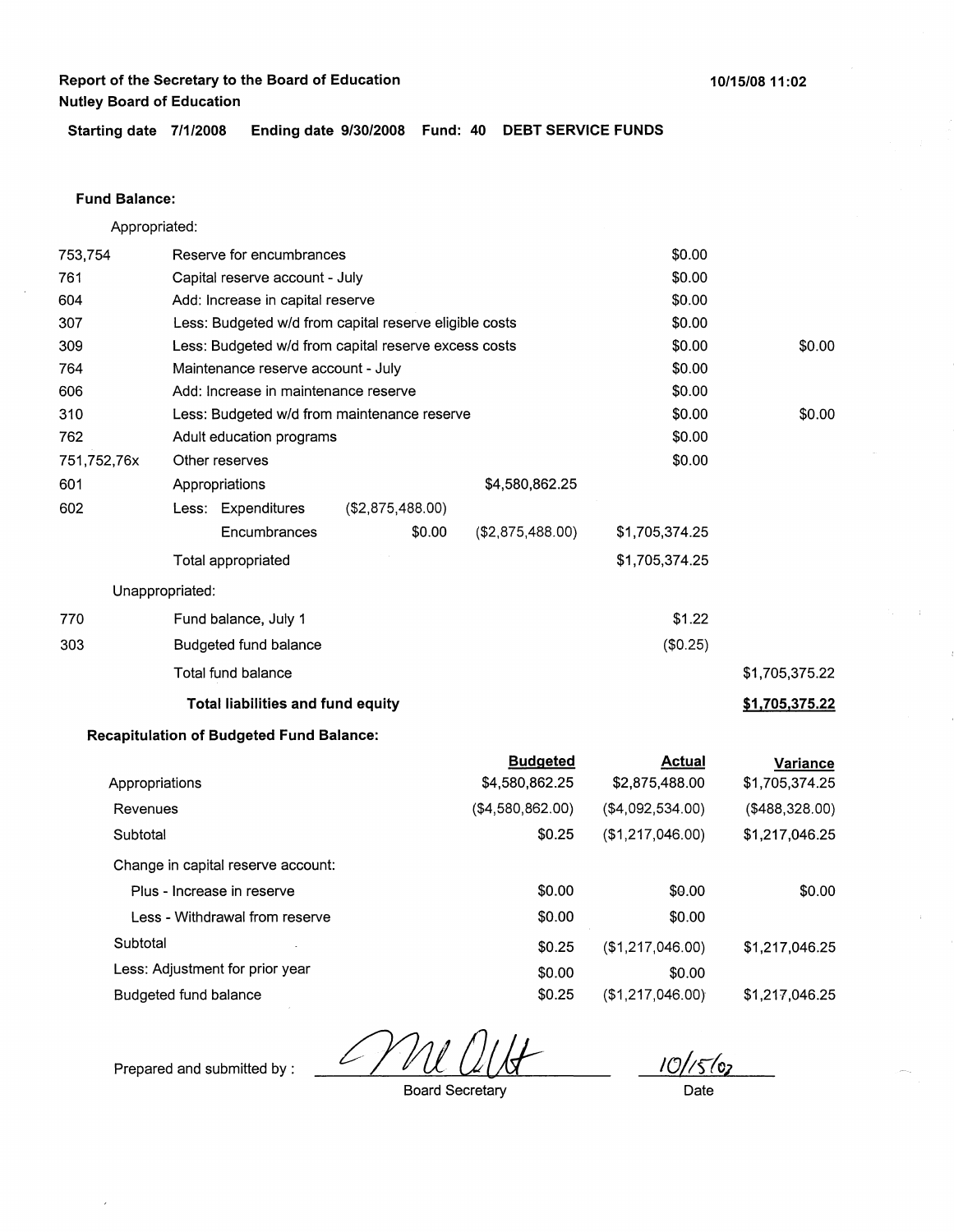$\cdot$ 

**Starting date 7/1/2008 Ending date 9/30/2008 Fund: 50 ENTERPRISE FUND** 

|          | Assets:                                     |                                                                                                                                                      |               |
|----------|---------------------------------------------|------------------------------------------------------------------------------------------------------------------------------------------------------|---------------|
| 101      | Cash in bank                                |                                                                                                                                                      | (\$26,717.56) |
|          | 102 - 106 Cash Equivalents                  |                                                                                                                                                      | \$592.00      |
| 111      | Investments                                 |                                                                                                                                                      | \$0.00        |
| 116      | Capital Reserve Account                     |                                                                                                                                                      | \$0.00        |
| 117      | Maintenance Reserve Account                 |                                                                                                                                                      | \$0.00        |
| 121      | Tax levy Receivable                         |                                                                                                                                                      | \$0.00        |
|          | Accounts Receivable:                        |                                                                                                                                                      |               |
| 132      | Interfund                                   | \$0.00                                                                                                                                               |               |
| 141      | Intergovernmental - State                   | (\$571.54)                                                                                                                                           |               |
| 142      | Intergovernmental - Federal                 | (\$6,725.90)                                                                                                                                         |               |
| 143      | Intergovernmental - Other                   | \$0.00                                                                                                                                               |               |
| 153, 154 | Other (net of estimated uncollectable of \$ | \$0.00                                                                                                                                               | (\$7,297.44)  |
|          |                                             |                                                                                                                                                      |               |
|          | Loans Receivable:                           |                                                                                                                                                      |               |
| 131      | Interfund                                   | \$0.00                                                                                                                                               |               |
| 151, 152 | Other (Net of estimated uncollectable of \$ | \$0.00                                                                                                                                               | \$0.00        |
|          | <b>Other Current Assets</b>                 |                                                                                                                                                      | \$20,458.84   |
|          | <b>Resources:</b>                           |                                                                                                                                                      |               |
| 301      | <b>Estimated revenues</b>                   | \$0.00                                                                                                                                               |               |
| 302      | Less revenues                               | ( \$3, 111.16)                                                                                                                                       | (\$3,111.16)  |
|          | <b>Total assets and resources</b>           |                                                                                                                                                      | (\$16,075.32) |
|          |                                             | <b>Liabilities and fund equity</b>                                                                                                                   |               |
|          | Liabilities:                                | $\frac{1}{2} \left( \frac{1}{2} \left( \frac{1}{2} \right) \right) \left( \frac{1}{2} \right) \left( \frac{1}{2} \right) \left( \frac{1}{2} \right)$ |               |
| 101      | Cash in bank                                |                                                                                                                                                      | (\$26,717.56) |
| 411      | Intergovernmental accounts payable - state  |                                                                                                                                                      | \$0.00        |
| 421      | Accounts payable                            |                                                                                                                                                      | \$0.00        |
| 431      | Contracts payable                           |                                                                                                                                                      | \$0.00        |
| 451      | Loans payable                               |                                                                                                                                                      | \$0.00        |
| 481      | Deferred revenues                           |                                                                                                                                                      | \$0.00        |
|          | Other current liabilities                   |                                                                                                                                                      | \$52,724.18   |
|          | <b>Total liabilities</b>                    |                                                                                                                                                      | \$52,724.18   |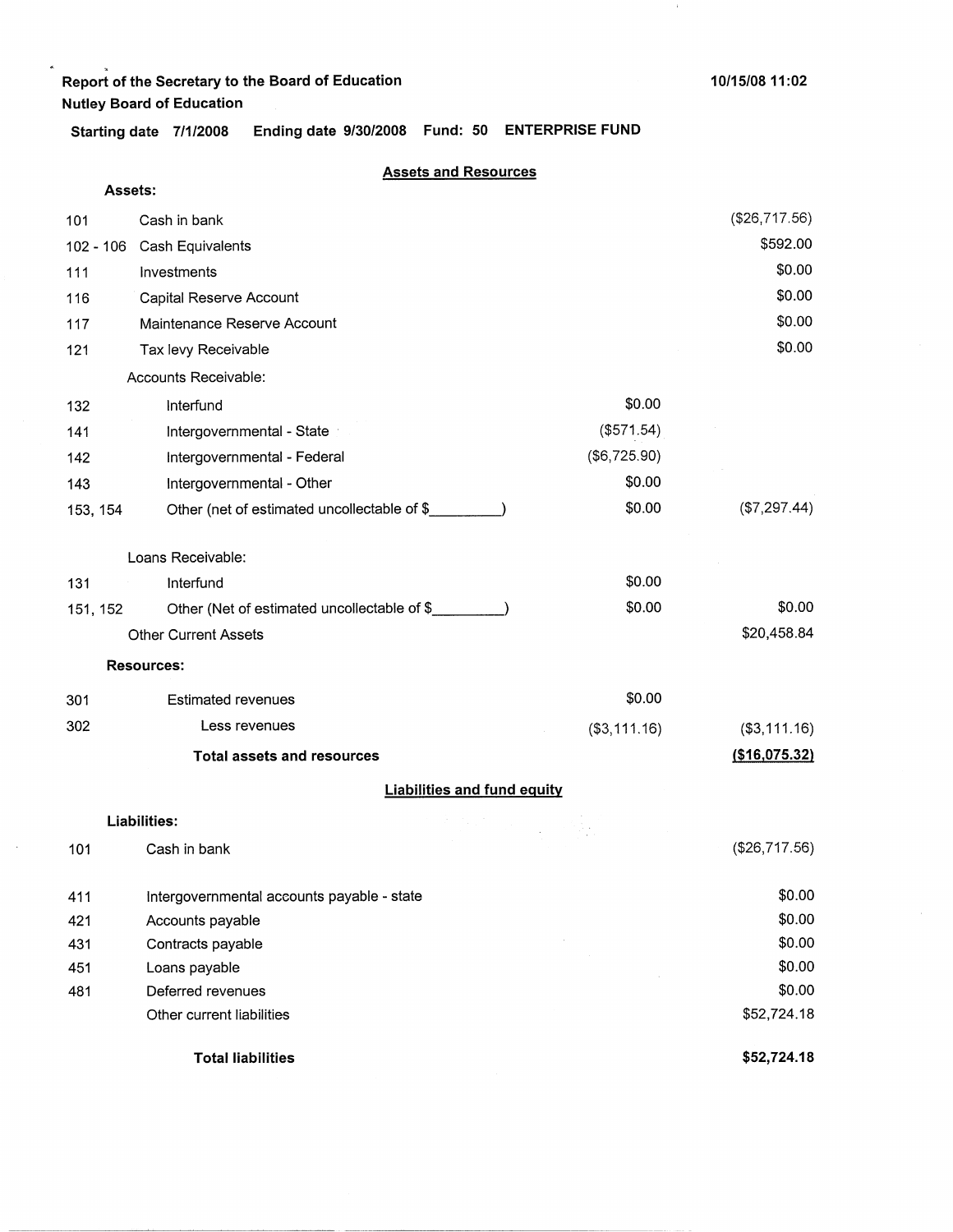**10/15/0811:02** 

**Starting date 7/1/2008 Ending date 9/30/2008 Fund: 50 ENTERPRISE FUND** 

### **Fund Balance:**

Appropriated:

| 753,754     |                       | Reserve for encumbrances                             |                                                        |                                | \$222,934.26                  |                                   |
|-------------|-----------------------|------------------------------------------------------|--------------------------------------------------------|--------------------------------|-------------------------------|-----------------------------------|
| 761         |                       | Capital reserve account - July                       |                                                        |                                | \$0.00                        |                                   |
| 604         |                       | Add: Increase in capital reserve                     |                                                        |                                | \$0.00                        |                                   |
| 307         |                       |                                                      | Less: Budgeted w/d from capital reserve eligible costs |                                | \$0.00                        |                                   |
| 309         |                       | Less: Budgeted w/d from capital reserve excess costs |                                                        | \$0.00                         | \$0.00                        |                                   |
| 764         |                       | Maintenance reserve account - July                   |                                                        |                                | \$0.00                        |                                   |
| 606         |                       | Add: Increase in maintenance reserve                 |                                                        |                                | \$0.00                        |                                   |
| 310         |                       |                                                      | Less: Budgeted w/d from maintenance reserve            |                                | \$0.00                        | \$0.00                            |
| 762         |                       | Adult education programs                             |                                                        |                                | \$0.00                        |                                   |
| 751,752,76x |                       | Other reserves                                       |                                                        |                                | \$0.00                        |                                   |
| 601         |                       | Appropriations                                       |                                                        | \$23,182.43                    |                               |                                   |
| 602         |                       | Less: Expenditures                                   | (\$75,764.92)                                          |                                |                               |                                   |
|             |                       | Encumbrances                                         | (\$222,934.26)                                         | (\$298,699.18)                 | (\$275,516.75)                |                                   |
|             |                       | Total appropriated                                   |                                                        |                                | (\$52,582.49)                 |                                   |
|             | Unappropriated:       |                                                      |                                                        |                                |                               |                                   |
| 770         |                       | Fund balance, July 1                                 |                                                        |                                | (\$16,217.01)                 |                                   |
| 303         |                       | Budgeted fund balance                                |                                                        |                                | \$0.00                        |                                   |
|             |                       | Total fund balance                                   |                                                        |                                |                               | (\$68,799.50)                     |
|             |                       | <b>Total liabilities and fund equity</b>             |                                                        |                                |                               | (\$16,075.32)                     |
|             |                       | <b>Recapitulation of Budgeted Fund Balance:</b>      |                                                        |                                |                               |                                   |
|             | Appropriations        |                                                      |                                                        | <b>Budgeted</b><br>\$23,182.43 | <b>Actual</b><br>\$298,699.18 | <b>Variance</b><br>(\$275,516.75) |
| Revenues    |                       |                                                      |                                                        | \$0.00                         | ( \$3, 111.16)                | \$3,111.16                        |
| Subtotal    |                       |                                                      |                                                        | \$23,182.43                    | \$295,588.02                  | (\$272,405.59)                    |
|             |                       | Change in capital reserve account:                   |                                                        |                                |                               |                                   |
|             |                       | Plus - Increase in reserve                           |                                                        | \$0.00                         | \$0.00                        | \$0.00                            |
|             |                       | Less - Withdrawal from reserve                       |                                                        | \$0.00                         | \$0.00                        |                                   |
| Subtotal    |                       |                                                      |                                                        | \$23,182.43                    | \$295,588.02                  | (\$272,405.59)                    |
|             |                       | Less: Adjustment for prior year                      |                                                        | (\$23,182.43)                  | (\$23,182.43)                 |                                   |
|             | Budgeted fund balance |                                                      |                                                        | \$0.00                         | \$272,405.59                  | (\$272,405.59)                    |

Mu

10/15br

Prepared and submitted by :

Board Secretary

Date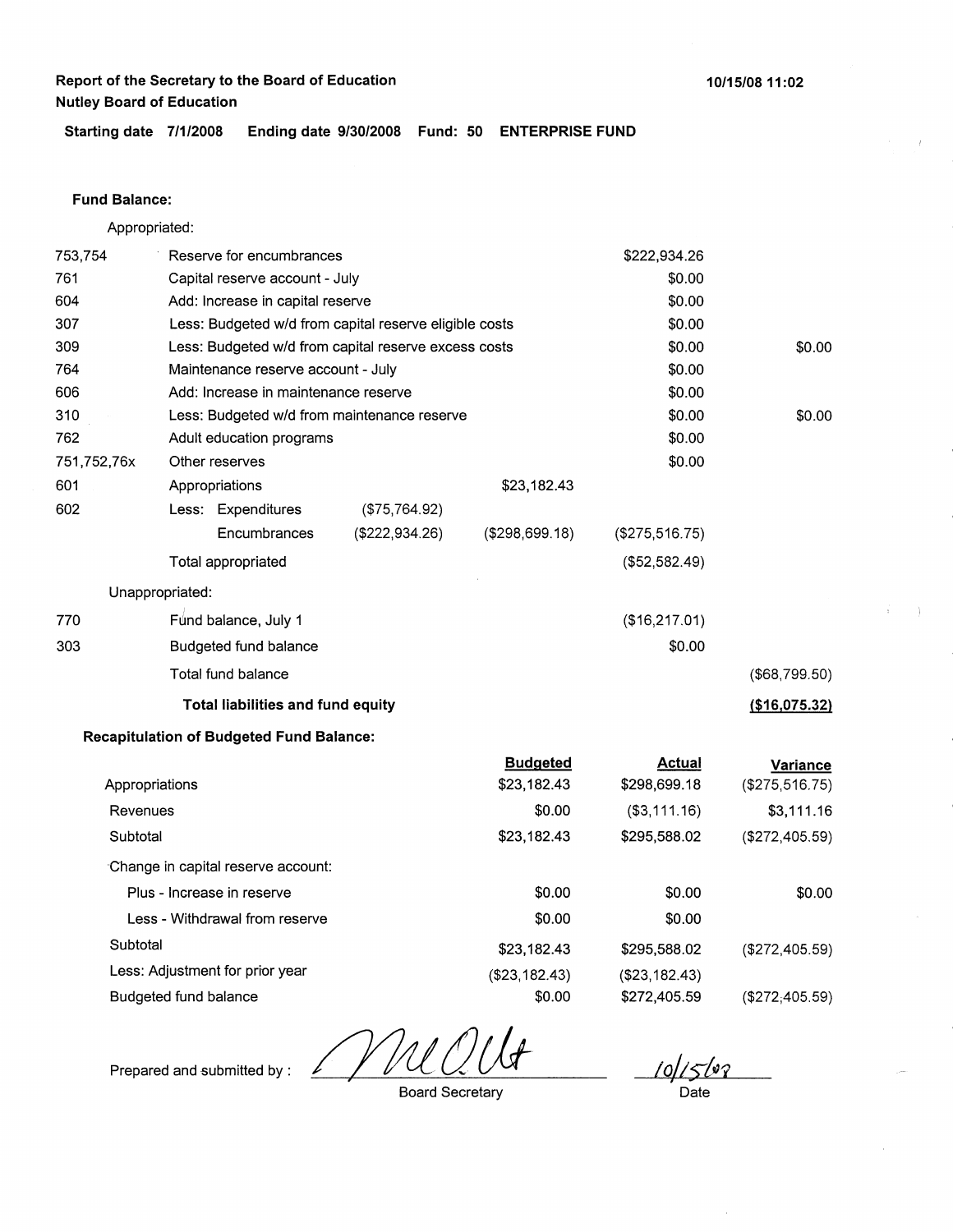$\alpha$ 

ţ.

 $\downarrow$ 

**Starting date 7/1/2008 Ending date 9/30/2008 Fund: 51 SUMMER CAMP** 

|  | <b>Assets and Resources</b> |  |  |  |
|--|-----------------------------|--|--|--|
|--|-----------------------------|--|--|--|

| Assets:   |                                              |               |               |
|-----------|----------------------------------------------|---------------|---------------|
| 101       | Cash in bank                                 |               | \$893.27      |
| 102 - 106 | Cash Equivalents                             |               | \$0.00        |
| 111       | Investments                                  |               | \$0.00        |
| 116       | Capital Reserve Account                      |               | \$0.00        |
| 117       | Maintenance Reserve Account                  |               | \$0.00        |
| 121       | Tax levy Receivable                          |               | \$0.00        |
|           | Accounts Receivable:                         |               |               |
| 132       | Interfund                                    | \$0.00        |               |
| 141       | Intergovernmental - State                    | \$0.00        |               |
| 142       | Intergovernmental - Federal                  | \$0.00        |               |
| 143       | Intergovernmental - Other                    | \$0.00        |               |
| 153, 154  | Other (net of estimated uncollectable of \$_ | \$0.00        | \$0.00        |
|           | Loans Receivable:                            |               |               |
| 131       | Interfund                                    | \$0.00        |               |
| 151, 152  | Other (Net of estimated uncollectable of \$  | \$0.00        | \$0.00        |
|           | <b>Other Current Assets</b>                  |               | \$0.00        |
|           | <b>Resources:</b>                            |               |               |
| 301       | <b>Estimated revenues</b>                    | \$0.00        |               |
| 302       | Less revenues                                | (\$14,805.00) | (\$14,805.00) |
|           | <b>Total assets and resources</b>            |               | (\$13,911.73) |
|           | <b>Liabilities and fund equity</b>           |               |               |
|           | <b>Liabilities:</b>                          |               |               |

|     | <b>Total liabilities</b>                   | \$0.00 |
|-----|--------------------------------------------|--------|
|     | Other current liabilities                  | \$0.00 |
| 481 | Deferred revenues                          | \$0.00 |
| 451 | Loans payable                              | \$0.00 |
| 431 | Contracts payable                          | \$0.00 |
| 421 | Accounts payable                           | \$0.00 |
| 411 | Intergovernmental accounts payable - state | \$0.00 |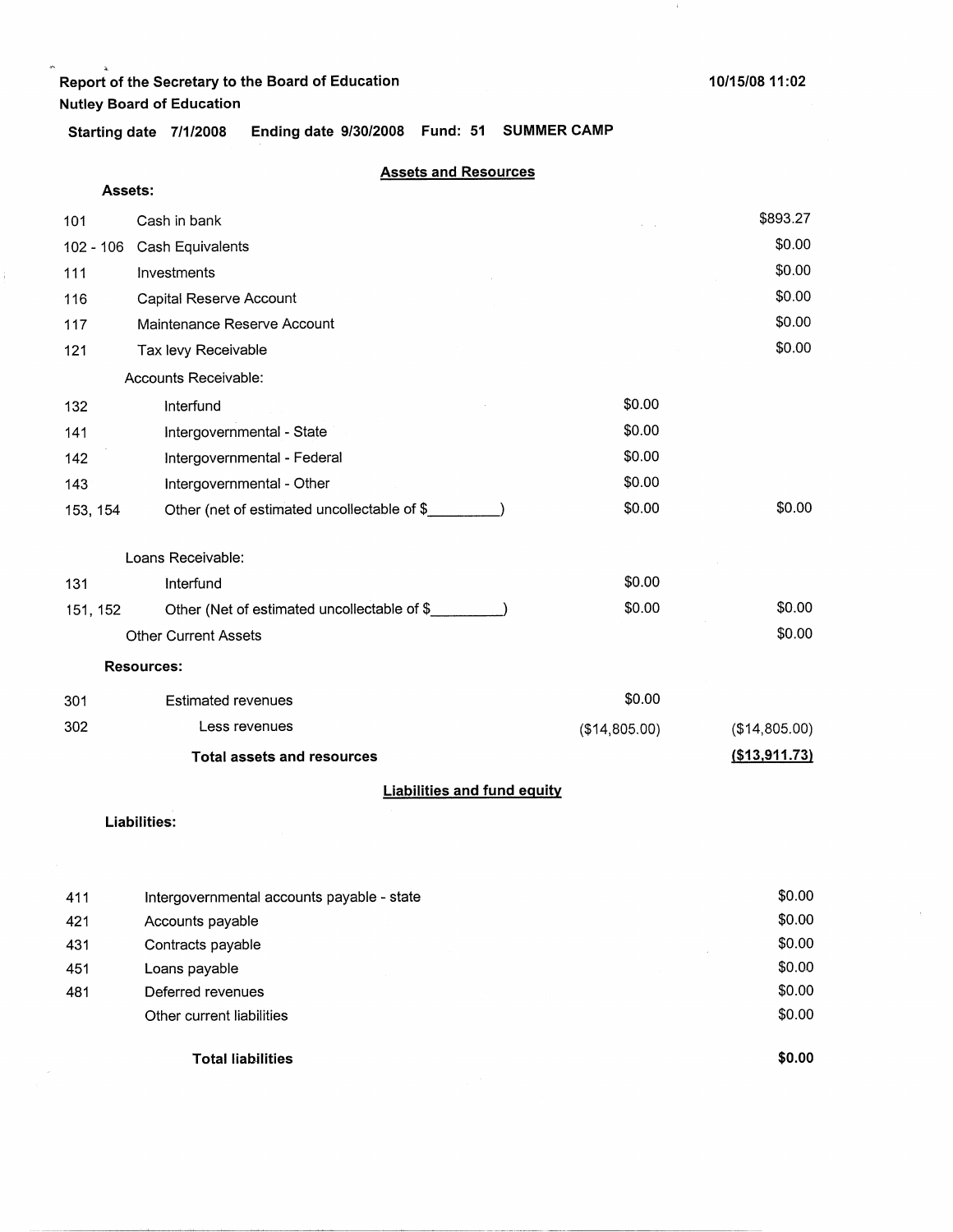**Starting date 7/1/2008 Ending date 9/30/2008 Fund: 51 SUMMER CAMP** 

#### **Fund Balance:**

|             | Appropriated:                                        |                                                        |               |               |                  |
|-------------|------------------------------------------------------|--------------------------------------------------------|---------------|---------------|------------------|
| 753,754     | Reserve for encumbrances                             |                                                        |               | \$0.00        |                  |
| 761         | Capital reserve account - July                       |                                                        |               | \$0.00        |                  |
| 604         | Add: Increase in capital reserve                     |                                                        |               | \$0.00        |                  |
| 307         |                                                      | Less: Budgeted w/d from capital reserve eligible costs |               |               |                  |
| 309         | Less: Budgeted w/d from capital reserve excess costs |                                                        |               | \$0.00        | \$0.00           |
| 764         | Maintenance reserve account - July                   |                                                        |               | \$0.00        |                  |
| 606         | Add: Increase in maintenance reserve                 |                                                        |               | \$0.00        |                  |
| 310         | Less: Budgeted w/d from maintenance reserve          |                                                        |               | \$0.00        | \$0.00           |
| 762         | Adult education programs                             |                                                        |               | \$0.00        |                  |
| 751,752,76x | Other reserves                                       |                                                        |               | \$0.00        |                  |
| 601         | Appropriations                                       |                                                        | \$14,383.46   |               |                  |
| 602         | Less: Expenditures                                   | (\$14,383.46)                                          |               |               |                  |
|             | Encumbrances                                         | \$0.00                                                 | (\$14,383.46) | \$0.00        |                  |
|             | Total appropriated                                   |                                                        |               | \$0.00        |                  |
|             | Unappropriated:                                      |                                                        |               |               |                  |
| 770         | Fund balance, July 1                                 |                                                        |               | \$471.73      |                  |
| 303         | Budgeted fund balance                                |                                                        |               | (\$14,383.46) |                  |
|             | Total fund balance                                   |                                                        |               |               | (\$13,911.73)    |
|             | <b>Total liabilities and fund equity</b>             |                                                        |               |               | $($ \$13,911.73) |

### **Recapitulation of Budgeted Fund Balance:**

|                                    | <b>Budgeted</b> | <b>Actual</b> | Variance    |
|------------------------------------|-----------------|---------------|-------------|
| Appropriations                     | \$14,383.46     | \$14,383.46   | \$0.00      |
| Revenues                           | \$0.00          | (\$14,805.00) | \$14,805.00 |
| Subtotal                           | \$14,383.46     | (\$421.54)    | \$14,805.00 |
| Change in capital reserve account: |                 |               |             |
| Plus - Increase in reserve         | \$0.00          | \$0.00        | \$0.00      |
| Less - Withdrawal from reserve     | \$0.00          | \$0.00        |             |
| Subtotal                           | \$14,383.46     | (\$421.54)    | \$14,805.00 |
| Less: Adjustment for prior year    | \$0.00          | \$0.00        |             |
| Budgeted fund balance              | \$14,383.46     | (\$421.54)    | \$14,805.00 |

L

*10/t;;fn* 

Prepared and submitted by :

Board Secretary

Date

. *)*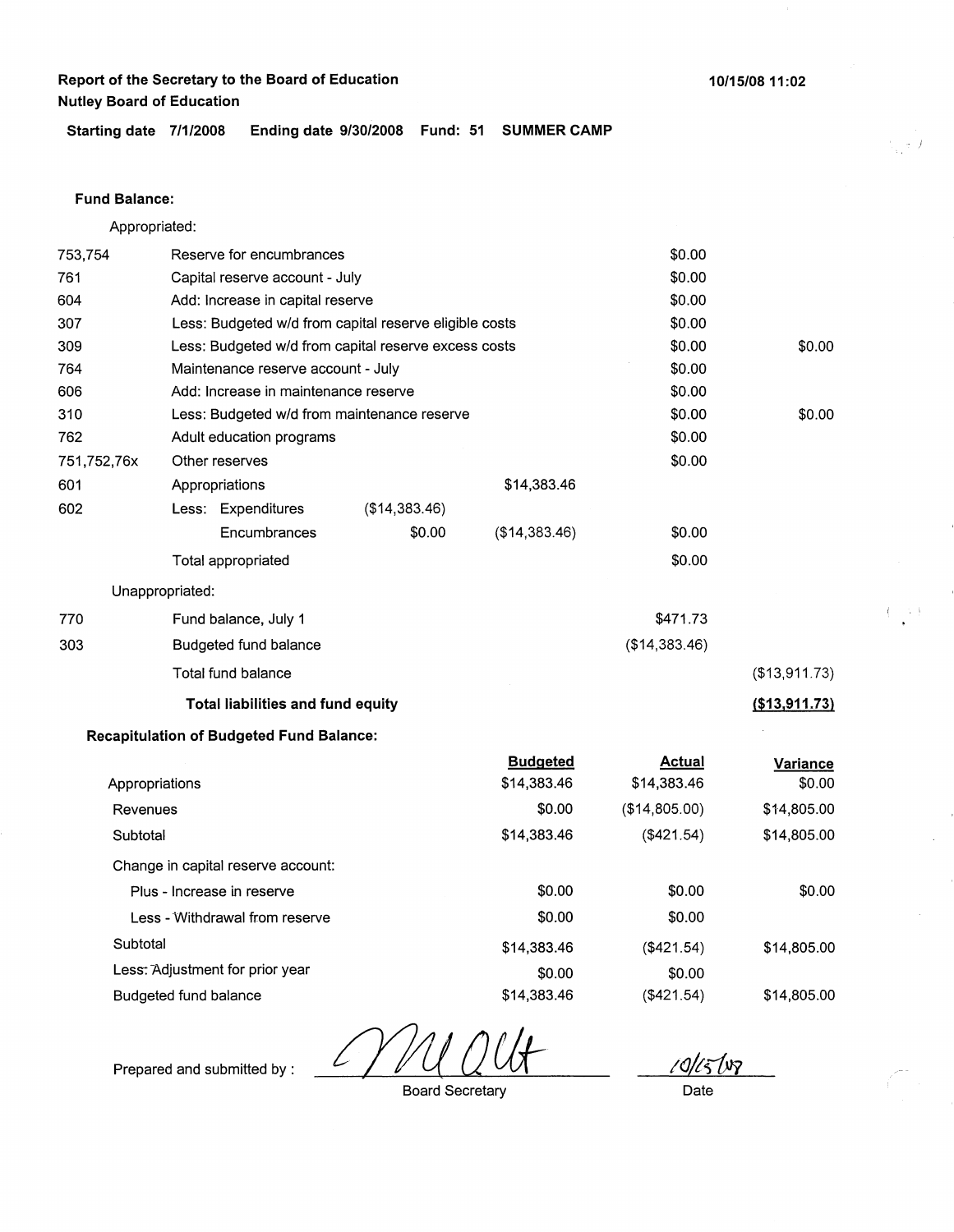Ŋ.

 $\pm$ 

**Starting date 7/1/2008 Ending date 9/30/2008 Fund: 55 EXTENDED DAY** 

| Assets:  |                                             |               |               |  |
|----------|---------------------------------------------|---------------|---------------|--|
| 101      | Cash in bank                                |               | \$84,623.35   |  |
|          | 102 - 106 Cash Equivalents                  |               | \$500.00      |  |
| 111      | Investments                                 |               | \$0.00        |  |
| 116      | Capital Reserve Account                     |               | \$0.00        |  |
| 117      | Maintenance Reserve Account                 |               | \$0.00        |  |
| 121      | Tax levy Receivable                         |               | \$0.00        |  |
|          | Accounts Receivable:                        |               |               |  |
| 132      | Interfund                                   | \$38,836.94   |               |  |
| 141      | Intergovernmental - State                   | \$0.00        |               |  |
| 142      | Intergovernmental - Federal                 | \$0.00        |               |  |
| 143      | Intergovernmental - Other                   | \$0.00        |               |  |
| 153, 154 | Other (net of estimated uncollectable of \$ | \$0.00        | \$38,836.94   |  |
|          |                                             |               |               |  |
|          | Loans Receivable:                           |               |               |  |
| 131      | Interfund                                   | \$0.00        |               |  |
| 151, 152 | Other (Net of estimated uncollectable of \$ | \$0.00        | \$0.00        |  |
|          | <b>Other Current Assets</b>                 |               | \$0.00        |  |
|          | <b>Resources:</b>                           |               |               |  |
| 301      | <b>Estimated revenues</b>                   | \$0.00        |               |  |
| 302      | Less revenues                               | (\$27,844.45) | (\$27,844.45) |  |
|          | <b>Total assets and resources</b>           |               | \$96,115.84   |  |
|          | <b>Liabilities and fund equity</b>          |               |               |  |
|          | <b>Liabilities:</b>                         |               |               |  |
|          |                                             |               |               |  |
|          |                                             |               |               |  |

|     | <b>Total liabilities</b>                   | \$249,055.19 |
|-----|--------------------------------------------|--------------|
|     | Other current liabilities                  | \$249,055.19 |
| 481 | Deferred revenues                          | \$0.00       |
| 451 | Loans payable                              | \$0.00       |
| 431 | Contracts payable                          | \$0.00       |
| 421 | Accounts payable                           | \$0.00       |
| 411 | Intergovernmental accounts payable - state | \$0.00       |